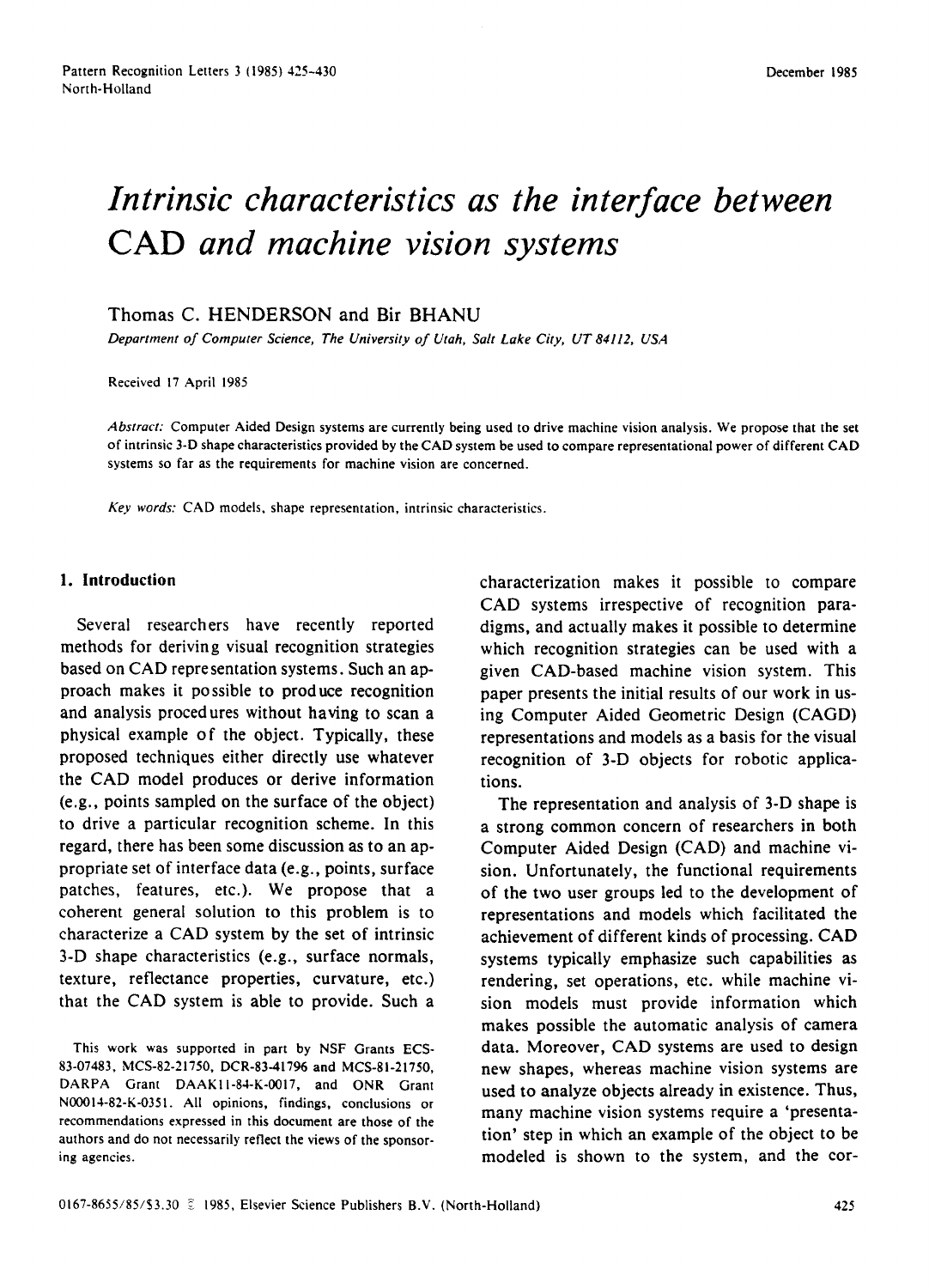responding internal representation of the object is generated. Recently, it has become possible to merge these different aspects and requirements to obtain an integrated facility in which an object may be designed and which can support vision analysis. Several proposals for systems along these lines have been made [6, 12].

We believe that this approach (i.e., CAD-based machine vision) offers many advantages and makes it possible to have a systematic approach to the analysis of shape across a wide spectrum of requirements. Current CAD systems offer an interactive design environment and provide facilities to create images of the designed parts, perform analysis functions on them (e.g., finite element analysis), and produce numerically-controlled machining information for manufacturing. Figure 1 shows the system we envision.

| Interactive design $\sim$ CAGD system $\sim$ NC manufacturing | representation  |  |          |
|---------------------------------------------------------------|-----------------|--|----------|
| Graphics                                                      | and models      |  | Analysis |
|                                                               |                 |  |          |
| Computer vision                                               |                 |  |          |
| representation                                                |                 |  |          |
| and models                                                    |                 |  |          |
|                                                               |                 |  |          |
|                                                               | Vision analysis |  |          |

Figure I. CAGD-based vision analysis system.

In the remainder of the paper, we discuss the nature of CAD and machine vision representations and describe an appropriate interface between them. In particular, Section 2 reviews CAD representations and models; Section 3 gives an overview of machine vision representations. In Section 4, we argue that intrinsic 3-D shape characteristics provide a convenient interface between CAD and vision analysis. Finally, in Section 5 a summary is given.

### 2. **Representation in** CAGD

Constructive solid geometry (CSG) and boundary representations are the best understood and currently most important representation schemes in computer aided design. Present day 3-D

wireframe models used in CAD and model-based vision have many deficiencies including ambiguity **-** it is easy to build a wireframe model that can be surfaced in several ways [22]. In CSG, the basic idea is that complicated solids can be represented as various ordered 'additions' and 'subtractions' of simpler solids by means of modified versions of Boolean set operators-union, difference and intersection [21]. For inherent boundary representations a number of different approaches are used. These include Coons patches, bicubic surface patches, Bezier methods and B-splines [3].

Current Geometrical Modeling Systems (GMS) use a limited class of primitives such as rectilinear blocks and conic surfaces (cylinders, cones and spheres). Although these are sufficient to cover a large number of conventional unsculptured parts, a GMS which includes sculptured solids is highly desirable. Also since the sculptured design is surface oriented, it is easier to incorporate it in a boundary based system. In general, boundary modelers tend to support stepwise construction of the models more easily than CSG modelers but require greater data storage. CSG modelers are inadequate for modeling sculptured parts: They have no capability at all for constructing and using sculptured surfaces as part of the boundary of the solid model. Some advantages of boundary representation are: There are many known surface models available from which to choose [3]; the mathematics of surface representation is well developed and complex shapes can often be represented with a single primitive [13, 25]; and it results in an intuitive model. A minor disadvantage is that it may be difficult to ensure the validity of a boundary representation of a set. On the other hand, CSG representations are not unique in general, since a solid may be constructed in many ways; the final result may not be easily visualized by looking at the primitives. However, the CSG representation is concise, validity is guaranteed and such a representation can be easily converted to a boundary representation. The comparison of CSG and boundary representation methods can be found in [22, 23].

Recently there have been attempts to use a set of manipulative operations for boundary models for solid objects to construct a solid modeling system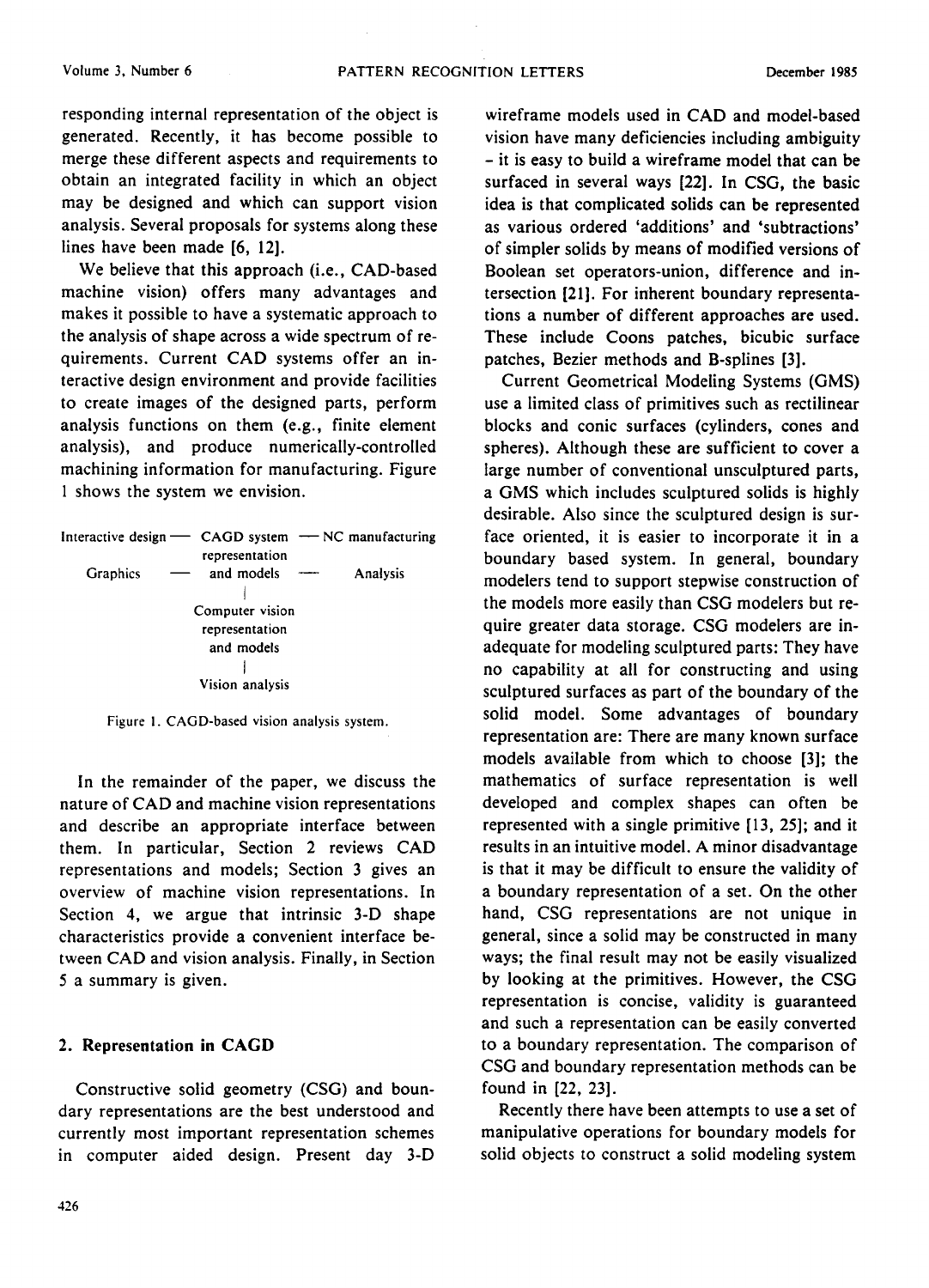[19, 25]. These are designed for CAD/CAM environments, rather than for computer vision applications. In [19], a set of Euler operators is used on the topology of a boundary model, that is on the relative arrangement of its faces, edges and vertices. The operations allow the system to perform arbitrary modifications necessary for boundary representation models, the faces of which are planar polygons.

Until recently it was not possible to carry out Boolean operations on sculptured surfaces. Recent work by Thomas [25] attempts to combine the best attributes of CSG and surface-based representation systems by using subdivision techniques developed by Cohen et ai. [15]. He uses a uniform boundary representation. The 'primitives' are solids bounded by B-spline surfaces. As compared to the other work in solid modeling, his method does not require that the objects being combined have closed boundaries; they must only satisfy a weak completion criterion. Thus this method results in a powerful shape description system which allows the combination of primitives using set operations into arbitrarily-complex bounded by curved surfaces and the production of a model which represents such objects. Adjacency information about surface points and the intersection curve between two surfaces as a polyline can be obtained. Although he has used B-spline surfaces, his techniques are applicable to any surface representation scheme [13]. All this work has been incorporated in the Alpha<sub>1</sub> system [14]. (More details about Alpha\_l are presented below.)Thus, the advantages of both CSG and sculptured surface representation can be obtained in the shape representation of objects and the combination of objects via set operations. As a result of these significant advances in CAGD, we decided to use the Alpha\_l system for exploring the computer vision application.

Alpha\_1 is an experimental CAGD based solid modeler system incorporating sculptured surfaces [14]. It allows in a single system both high quality computer graphics and freeform surface representation and design. It uses a rational polynomial spline representation of arbitrary degree to represent the basic shapes of the models. The rational spline includes all spline polynomial representations for which the denominator is trivial. Nontrivial denominators lead to all conic curves. Alpha<sub>1</sub> uses the Oslo algorithm [15] for computing discrete B-splines. Subdivision, effected by the Oslo algorithm, supports various capabilities including the computation associated with Boolean operations, such as the intersection of two arbitrary surfaces [251. B-splines are an ideal design tool, they are simple yet powerful; many common shapes can be represented exactly using rational Bsplines. For example, all of the common primitive shapes used in CSG systems fall into this category. Other advantages include good computational and representational properties of the spline approximation: the variation diminishing property, the convex hull property and the local interpolation property. There are techniques for matching a spline-represented boundary curve against raw data. Although the final result may be an approximation, it can be computed to any desired precision (which permits nonuniform sampling). At present, tolerancing information is not included in the object specification in Alpha\_l system. It is planned to be incorporated in the future. Once it is available, we can make our models in terms of classes of objects (rather than a single object) which are functionally equivalent and interchangeable in assembly operations.

Given the CAGD model (perhaps by combining several modeling paradigms), a corresponding set of vision models (with some control structure) is generated. Once these models are available, they provide the basis for standard 2-D and 3-D scene analysis. An early example of such an interactive system is the ACRONYM system [9, 10] designed for applications in computer vision and manipulation. The world is described to ACRONYM as volume elements and their spatial relationships and as classes of objects and their subclass relationships. It uses a hybrid CSG and general sweep scheme for the representation of rigid solids. The representations are CSG-like trees whose leaves are generalized cylinders. Like PADL (a geometric modeling system [11]) it allows variation in size, limited variation in structure and variation in structural relationships of the modeled objects. However, in ACRONYM, it may be difficult to design algorithms for computing properties of objects.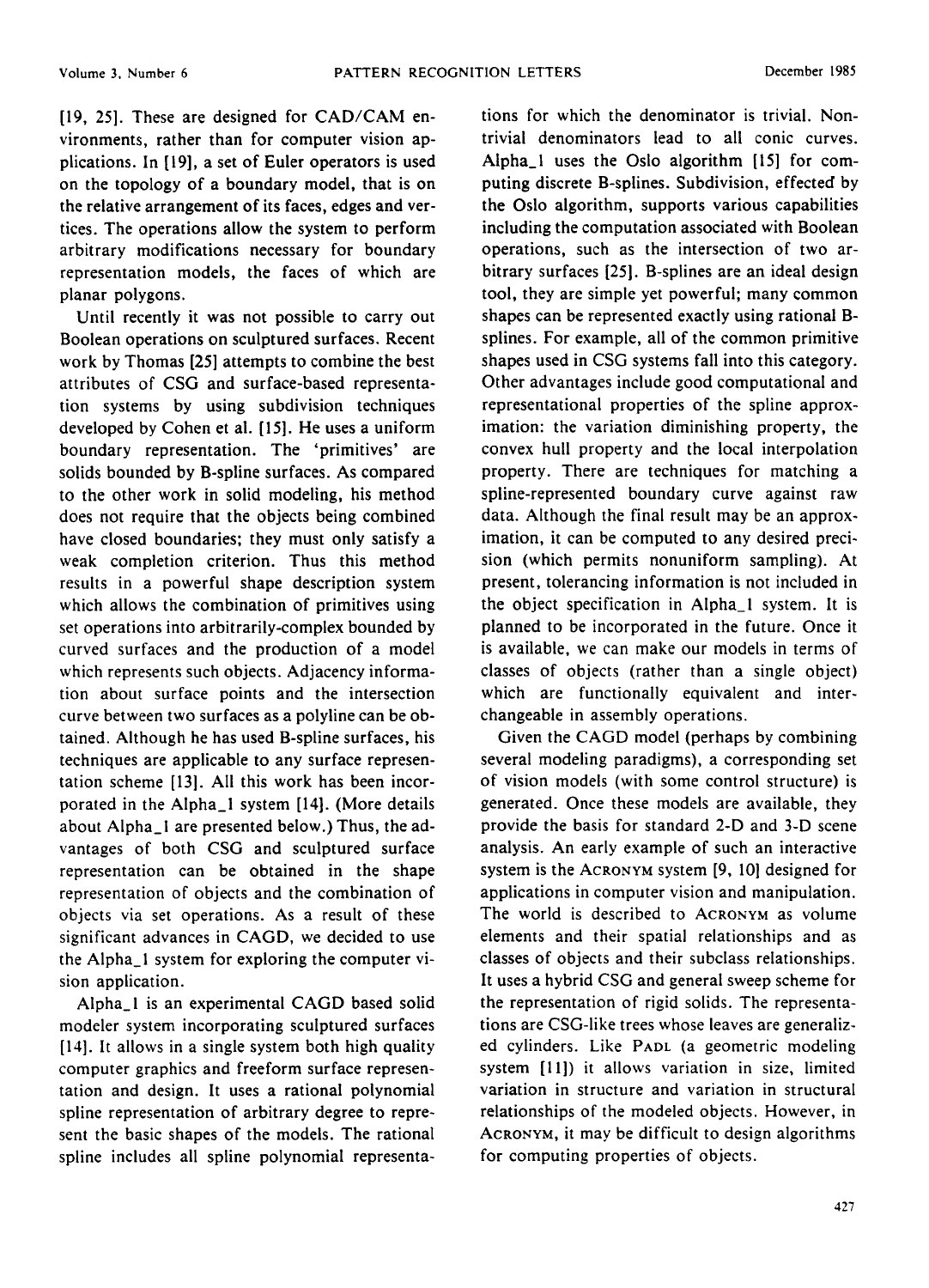# **3. Representation in machine vision**

Geometric modeling is one of the key components of a domain-independent model-based 3-D industrial machine vision system. Here our interest is in the representation, modeling and recognition of rigid, opaque 3-D solid objects. Three general classes for the representation of 3-D solid objects are (a) surface or boundary, (b) volume, and (c) sweep [2, 21]. In the boundary representation schemes, a 3-D solid object is represented by segmenting its boundary into a finite number of bounded 'faces' and describing the structural relationships between the faces. Another approach to surface representation is to express the surfaces as functions on the 'Gaussian Sphere' [16, 24]. Volumetric representations include spatial occupancy, cell decomposition and constructive solid geometry [22, 23]. Sweep representations consist of translational sweep, rotational sweep, 3-D sweep and general sweep.

Since a direct model of a 3-D object in terms of its volume (e.g., as a 3-D array) may easily exhaust the memory capacity of a system, representation by oct-trees has been considered [17]. These may make space array operations more economical in terms of memory space. A simple approach to analyzing 3-D objects is to model them as polyhedra. This requires a description of the objects in terms of vertices, edges and faces. Baumgart [5] developed a 3-D geometric modeling system ('Geomed') for application to computer vision. He used a face-based representation for planar polyhedral objects, called the 'winged-edge' representation. The Euler primitives are used for polyhedron construction and shape operators include union, intersection and difference. Geomed provides many capabilities; for example, arbitrary polyhedra may be constructed, altered or viewed in perspective with hidden lines eliminated. Bolles et al. [7] have used a CAD model that contains a standard volume-surface, edge-vertex description as well as pointers linking topologically connected features. Their preliminary model uses a pointer structure similar to Baumgart's 'winged-edge' representation. Wesley et al. [26] have used polyhedral models for automated mechanical assembly in their geometrical modeling system GDP. Their Automated Parts Assembly System (AUTOPASS) [181 language has never been implemented. Before automated assembly can be successful, it is essential to have robust representations, models, and general purpose techniques for determining the orientation and position of 3-D objects for a large class of industrial parts.

For curved and more complex objects, other representations and models have been used, such as generalized cylinders (or cones). Generalized cylinders or cones are a quite popular representation in computer vision [1, 9, 20]. However, there are some problems with this representation. There are infinitely many possible generalized cones representing a single object. More constraints are needed to get a unique description. Although it is possible to represent arbitrary shapes with generalized cones by making them arbitrarily complex, their computation is difficult. They are also not well suited to descriptions of non-elongated objects and objects of arbitrarily deformed surfaces enclosing little volume.

Although sweep representations, such as generalized cylinders, and volume representations, such as constructive solid geometry, imply surface description, they fail to describe the junction or surface peculiarities. In the recognition of 3-D objects from partial views, we detect surfaces first, and only after seeing several different views of the object do we have enough data to obtain volume properties. For objects constructed from thin sheet-like material, surfaces are natural candidates for representation. Further, surfaces are seen first. As such, they are important for computer vision. Hence the need for surface or boundary based representations.

York et al. [27] have used a structured collection of Coons surface patches for representing 3-D objects whose boundary curves are approximated by cubic B-splines. Their design of Coons patches is cumbersome, since it requires that a simple surface patch be designed on paper before it may be entered into the data base. Brady [8] proposes a symbolic representation of visible surface based on 'curvature patches'. They are computed locally by determining the tangent vectors that indicate directions in which the surface changes. Example directions include the principal curvature directions and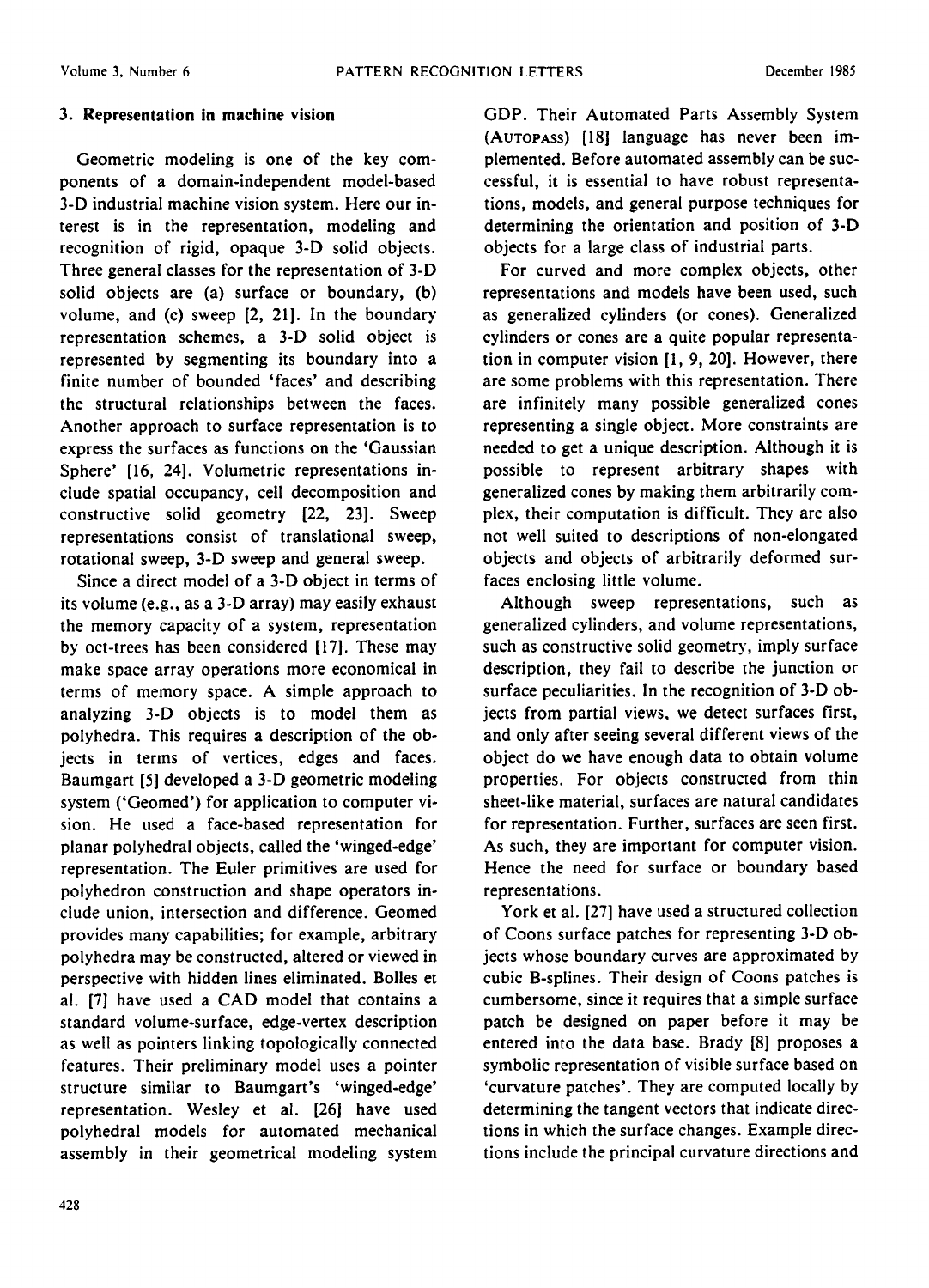the directions in which the normal curvature is zero. Smooth changes in curvature patch descriptions are obtained to determine the larger scale structure of a surface. It is not clear that curvature patch surfaces are perceptually 'fairer' than surfaces developed in CAD.

#### **4. Intrinsic characteristics as the interface**

In order to bridge the gap between shape modeling and shape analysis, it is necessary to give a detailed account of how the machine vision analysis can be performed in terms of the CAD shape model. Bhanu and Henderson [6] have proposed a variety of information that can be produced and used to drive the vision analysis (see Figure 2).



Figure 2. Typical CAD/vision interface.

In particular, a CAD system can return a set of points sampled from the surface of the shape (i.e., a range finder can be simulated), or a set of surface features or patches can be generated, or even better, a set of surface patches and their connectivity relation can be produced. Which of these is actually produced would depend on the recognition paradigm being used and on the class of shapes to be recognized.

However, in this paper, we propose that intrinsic characteristics of the 3-D shape be used as the interface between the CAD system and the machine vision model. There are several motivations for choosing intrinsic characteristics as the organizing notion:

I. The intrinsic characteristic approach has been quite successful as a machine vision paradigm for 3-D object analysis. Although originally proposed by Barrow and Tenenbaum [41 as a set of registered images, the method applies equally well

to 3-D data structures. Moreover, intrinsic characteristics are just those that are viewpoint independent and which are inherent in the particular shape being modeled.

2. Many shape analysis algorithms are based on the use of one or more intrinsic characteristics; thus, once it is known what intrinsic characteristics can be easily produced by a particular CAD system, then the possible set of recognition techniques is known.

3. Finally, different CAD systems can be compared on the basis of the set of intrinsic characteristics which they can provide. Thus, the relative tradeoffs in choosing a CAD system can be known more easily with respect to the set of recognition tasks that the system will have to perform.

## **5. Discussion**

We have been studying techniques and algorithms which allow the generation of computer representations and geometric models of complicated realizable 3-D objects in a systematic manner. In order to produce recognition strategies for a machine vision system, it is necessary to specify the interface between the CAD system and the machine vision analysis system. We suggest that this interface be characterized be the set of intrinsic 3-D shape characteristics which can be produced by the particular CAD system under consideration. Notice that the existence of the CAD model may preclude the necessity of a separate machine vision model, and that by providing intrinsic features, the scene analysis strategies (and executable code) can be directly generated.

## **References**

- [I] Agin, G. (1972). Representation and description of curved objects. Memo-AIM 173, Stanford, October.
- [2] Badler, N. and R. Bajcsv (1978). Three-dimensional representations for computer graphics and computer vision. *ACM Comput. Graphics* 12, 153-160.
- [3l Barnhill, R.E. and R.F. Riesenfeld (Eds.) (1974). *Computer Aided Geometric Design.* Academic Press, New York.